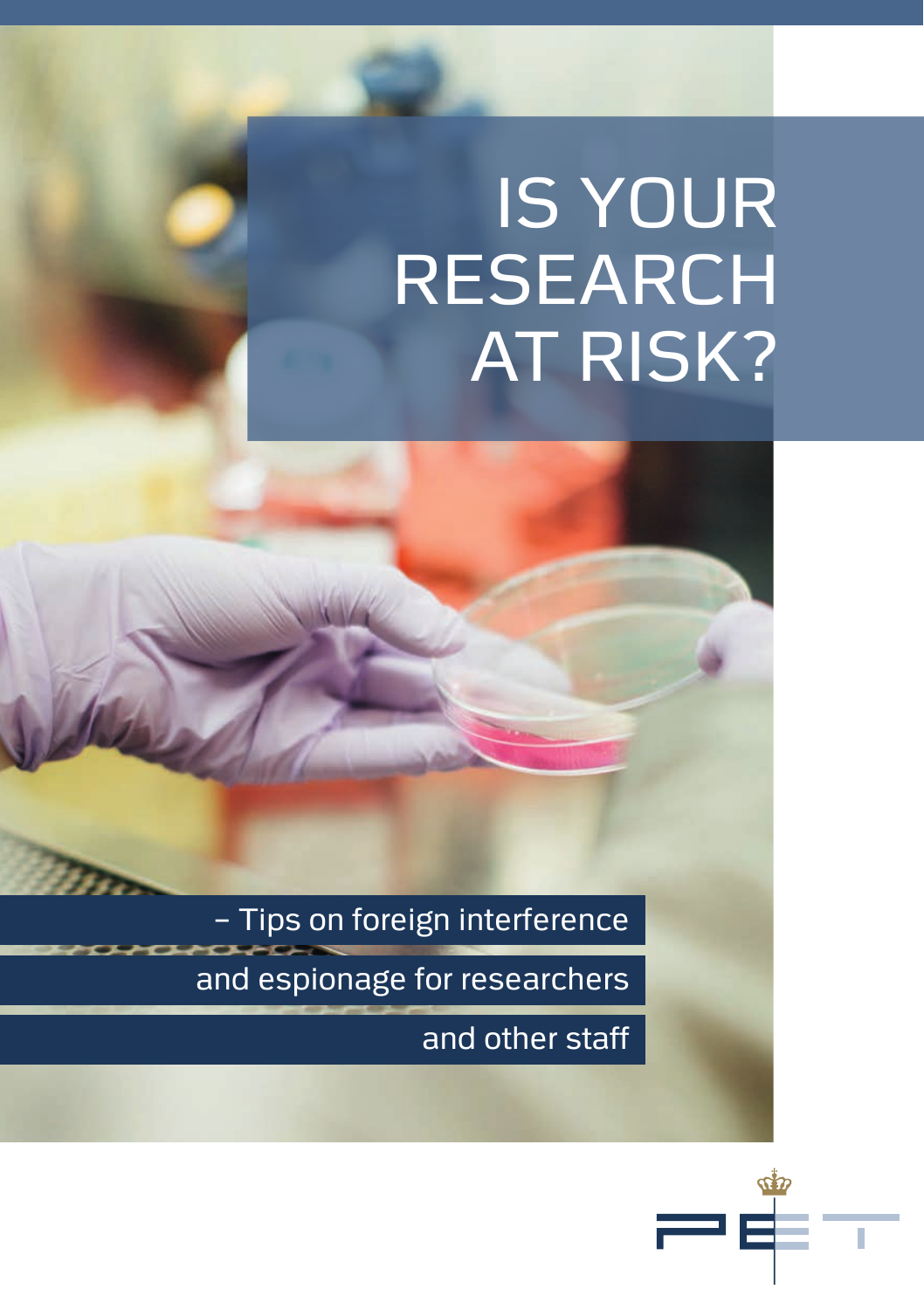# **Indhold**

| 4  |
|----|
| 5  |
| 6  |
|    |
| 8  |
| 11 |
| 19 |
|    |



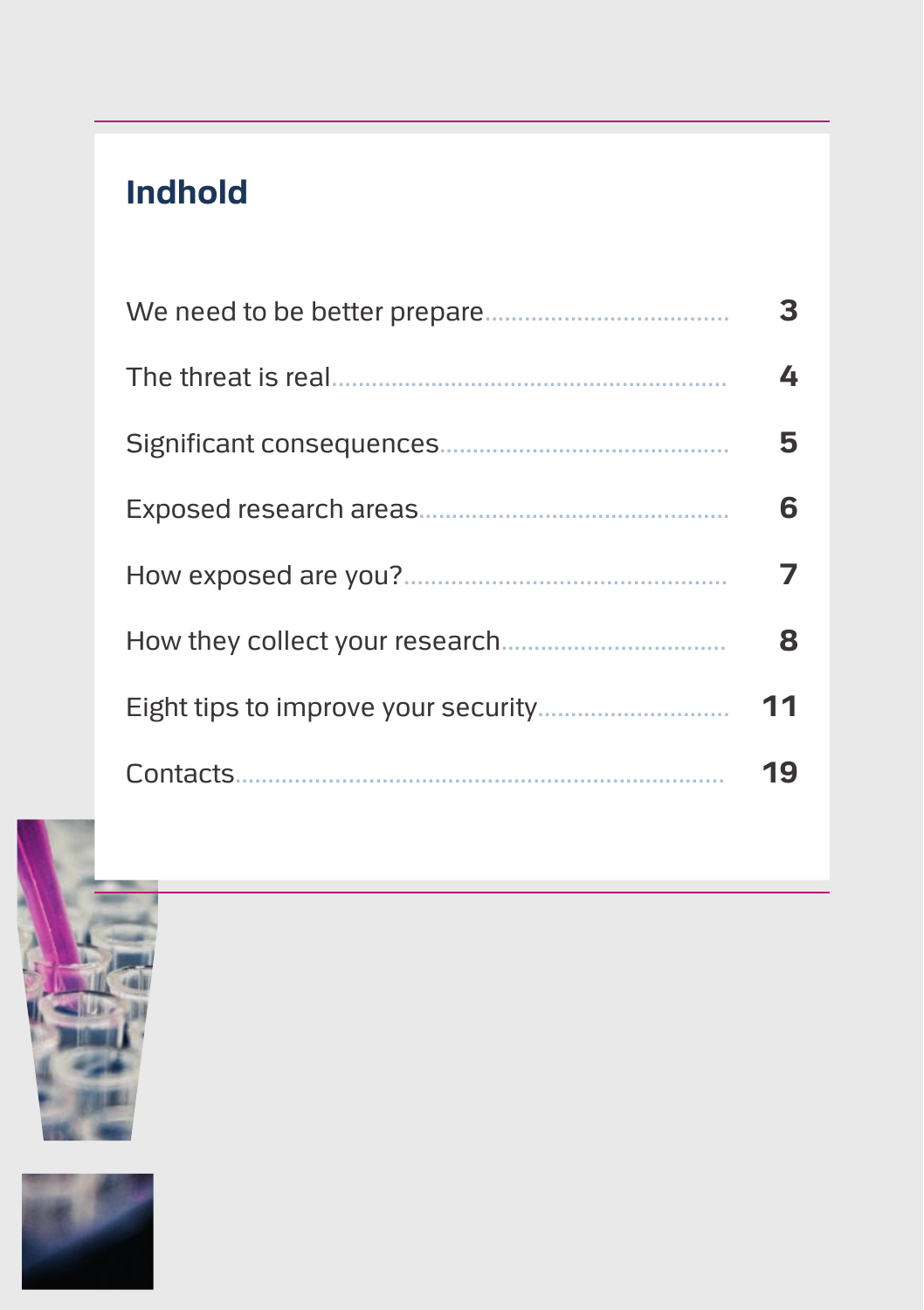

# **We need to be better prepared**

The level of technology, innovation and research is high in Denmark, and Danish research institutes cooperate internationally within these areas. This contributes to furthering the prominent position of Denmark within a number of high-tech areas. However, international competition is fierce within research, and Danish research may fall into the wrong hands.

Denmark benefits from most international research cooperation. However, some foreign nations illegally procure knowledge, technology and products that Denmark is to live off in the long term or that may have an adverse effect in terms of security policy. Therefore, the Danish Security and Intelligence Service (PET) and the Danish Ministry of Higher Education and Science have made recommendations on how staff at research institutes may prevent and respond to foreign interference and espionage.

## **FOREIGN INTERFERENCE, ESPIONAGE AND INFLUENCE ACTIVITIES**

**Foreign interference** *consists in covert or problematic activities performed*  by, or on behalf of, a foreign state. Such interference is inconsistent with *Denmark's sovereignty, values and interests. Interference is a broad concept that includes espionage and influence.*

**Espionage** *is defined in Part 12, sections 107-109, of the Danish Criminal Code. Espionage is the activity of collecting or passing on information on matters which should be kept secret for reasons of state or public interests in Denmark.* 

*Espionage includes the disclosure of data that may jeopardize e.g. national security, Danish public interests or the security of any individual residing in Denmark. Espionage also includes acts enabling a foreign intelligence service – a governmental or non-governmental organization – to operate on Danish soil.* 

**Influence activities** *are carried out when the intelligence service of a foreign state seeks to influence decision-makers or the pubic opinion in relation to Danish state matters. The purpose of influence operations may be to influence public debate on, or foreign opinion of, Denmark in order to further own interests to the detriment of Danish interests.*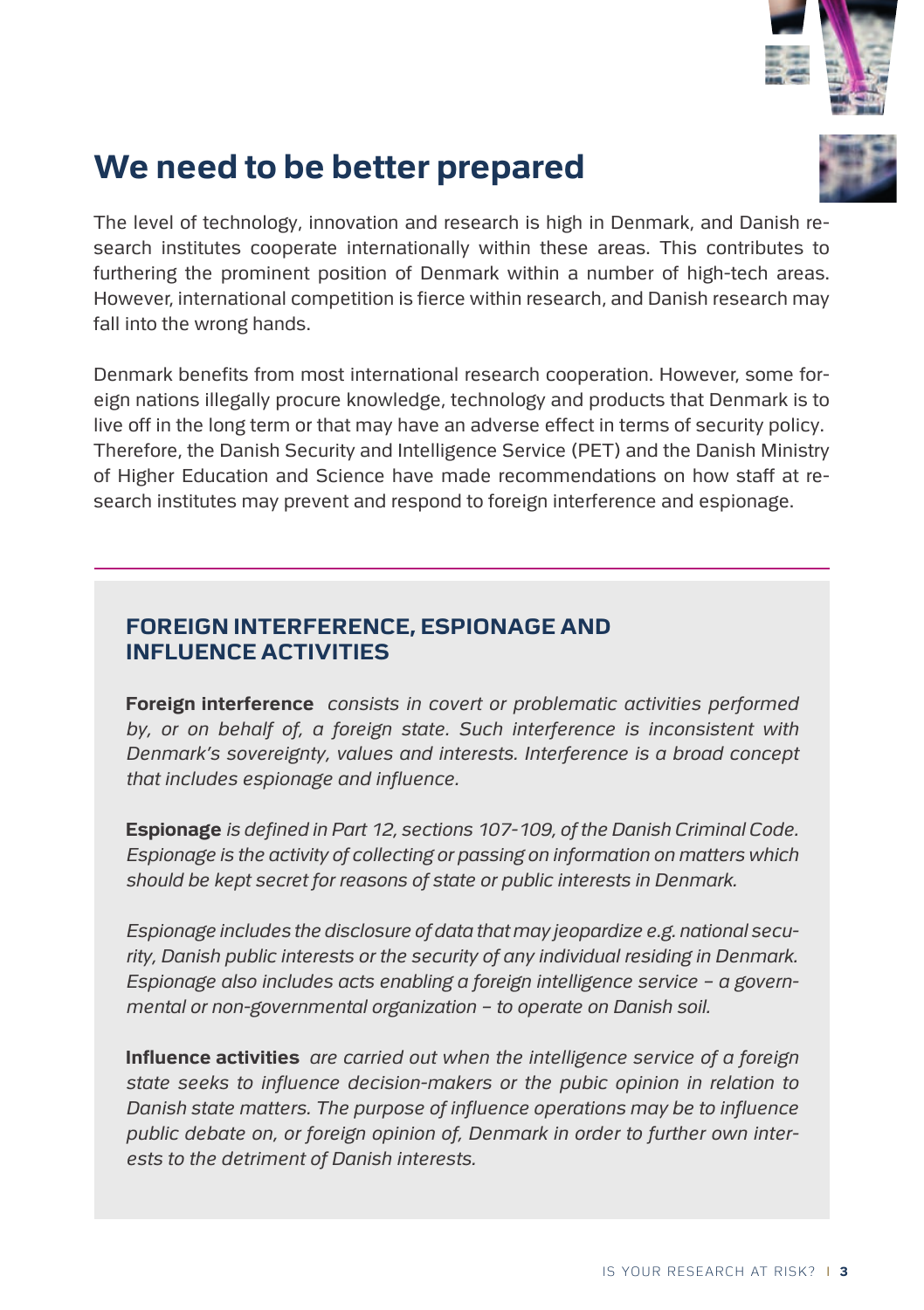# **The threat is real**

The threat to Danish research is real. In recent years, we have seen a number of espionage activities and other foreign interference. Owing to its highly open culture and broad international cooperation, the Danish research community may be considered a relatively easy target for foreign states. Denmark is also an attractive target due to its high research standards and geopolitical position.

Some foreign intelligence services traditionally infiltrate the research communities of other countries, and researchers in these countries may be subject to heavy pressure. Furthermore, the citizens of a few authoritarian states are required by law to provide the intelligence services with information of interest to the states in question.



## **PROFESSOR CHARGED WITH ESPIONAGE**

*In 2010, a Finnish professor of Social Sciences was arrested in an S-train. He worked for the University of Copenhagen and was on his way to a meeting with a Russian diplomat, as he put it. He had a list of the names of some of his students in his briefcase.* 

*In the years leading up to his arrest, he repeatedly met with Russians. He passed on minutes and conversations from various conferences and information on four researchers from the Danish Centre for Military Studies. The information was of potential interest to the Russian intelligence service FSB. He received about DKK 20,000 in cash annually.* 

*In 2012, the court sentenced the professor to five months' imprisonment for espionage.*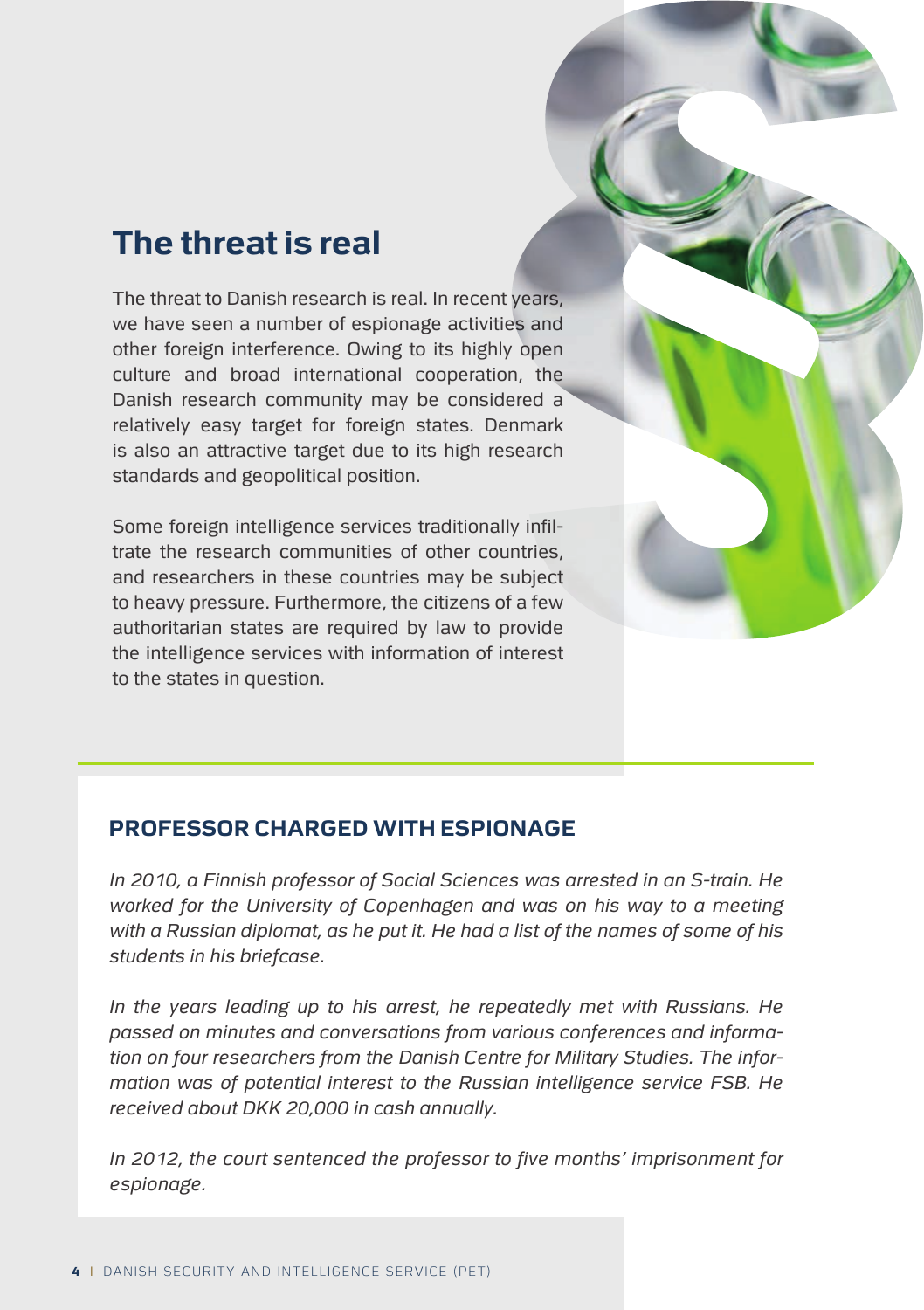### **THREE DANISH UNIVERSITIES EXPOSED TO SPEAR PHISHING**

*In 2014-2016, a large number of staff at universities and other organizations worldwide were exposed to spear phishing. Spear phishing consists in targeted*  false emails encouraging the recipients to open a link or an attached file. If *opened, the link or file enables the attackers to access that individual's computer and network.* 

*In Denmark, the cyber attack targeted staff specialized in finance, healthcare, chemistry, physics, geology, environment and transport. Staff from three Danish universities were tricked into giving the attackers their passwords. According to official statements by the US authorities, the attacks were related to Iranian authorities.*

# **Significant consequences**

It may have significant consequences for Denmark if other countries gain access to your research or use it for unethical purposes. It may also harm the reputation of Danish universities, causing difficulty in respect of future finance, recruitment and cooperation partners.

### *Foreign interference and espionage pose a risk of loss of:*

#### § **CONFIDENCE AND REPUTATION**

Confidence in your research may disappear if the sensitive data you have access to is stolen or used fraudulently.

#### § **POSSIBILITIES**

The possibility of being credited for your results or of publishing your research will diminish if research results are lost.

#### § **INDEPENDENCE**

Financial dependence involves the risk of financial pressure. Direct or indirect threats of withdrawal of project finance may put pressure on staff to compromise on academic independence or freedom of dissemination and speech.

#### § **FINANCE**

It will be more difficult to raise finance if your research is rumoured to have been stolen by a foreign state. You may also suffer financial losses if somebody accesses data or information owned by your sources of finance.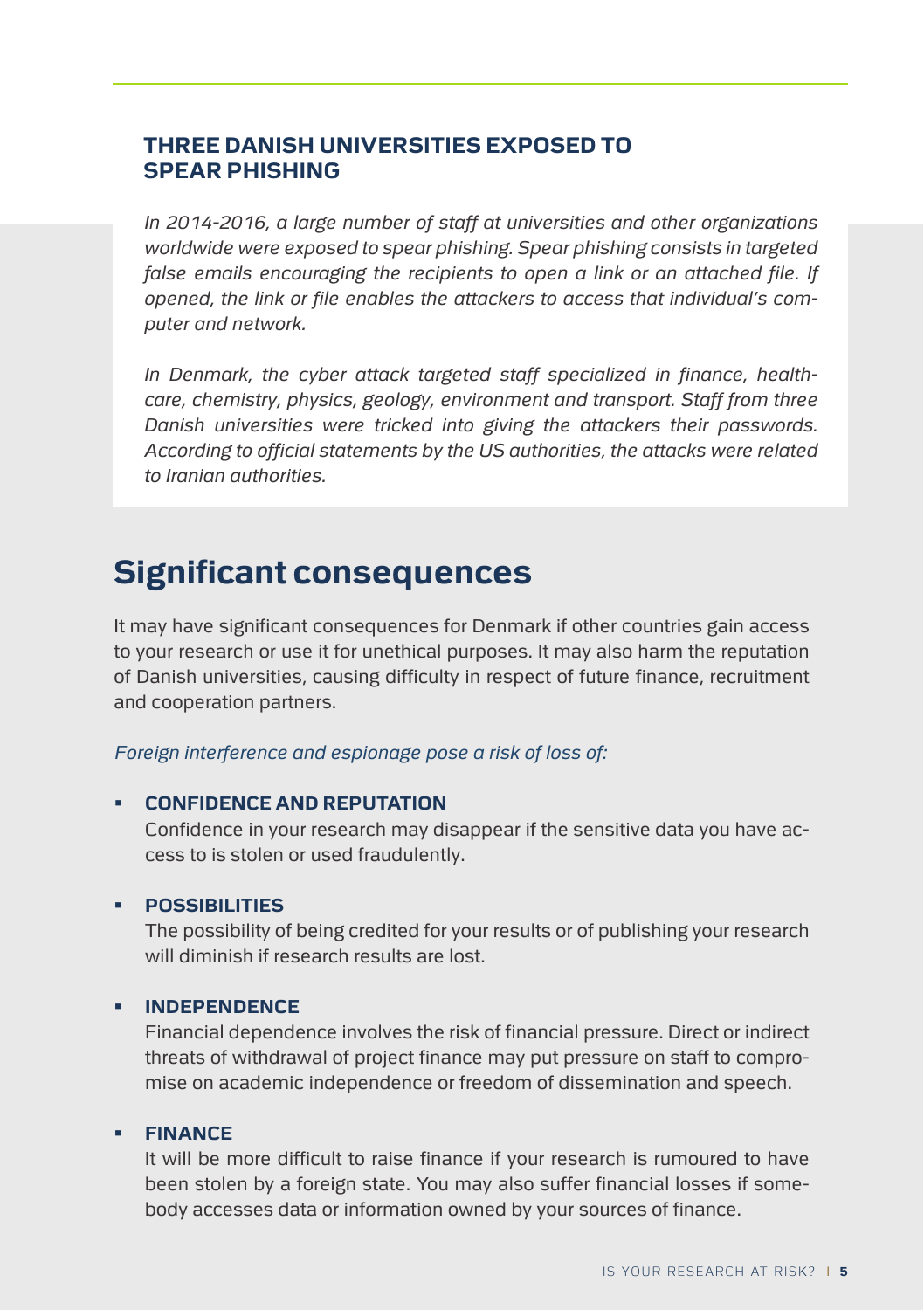# **Exposed research areas**

Like the world at large, the research areas that are particularly at risk continuously change. However, we know that foreign intelligence services have a permanent focus on high-tech and defence-related areas. All universities, including a number of study programmes related to natural sciences, social sciences and the humanities, potentially risk being subjected to foreign interference.

Foreign interference and espionage against Danish research may be both commercially and politically motivated. States may seek to derive a competitive and commercial advantage from knowing researchers' work and Danish research results prior to publication. Areas of particular political focus may give foreign states insight into the research and advice on which the Danish government and parliament base important decisions.





*In 2015-2016, researchers from Aalborg University (AAU) cooperated with a PhD student who published research papers in cooperation with an engineer from the Zhengzhou Institute of Information Science and Technology, Zisti.* 

*However, this research institute apparently does not exist; it is used as a cover for the Chinese military university PLA Information Engineering University, which specializes in signals intelligence and development of defence technology. The Chinese PhD student obtained knowledge about sophisticated signals technology that may optimize wireless signals in 5G mobile networks and satellite and radar systems. This technology has civilian and military application.*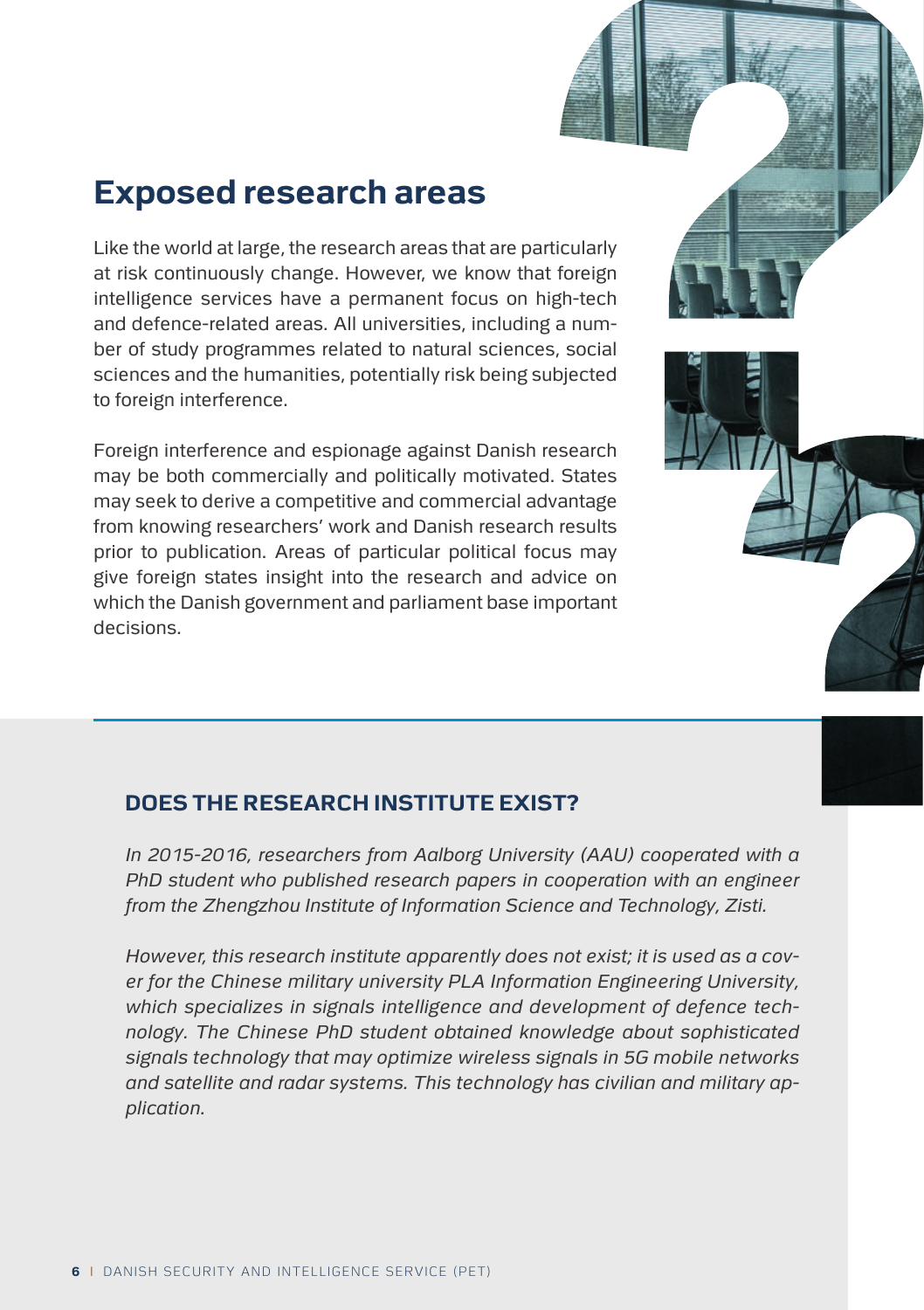### **DID THEY DEVELOP WEAPONS OF MASS DESTRUCTION?**

*In spring 2019, the management at the Department of Mechanical and Industrial Engineering at the Trondheim university NTNU sounded the alarm. Unauthorised persons had gained access to the university database, and PST, the Norwegian intelligence service, launched an investigation. In early 2020, two researchers, originally from Iran, were charged with giving someone Unauthorised access to the data system. When the data breach took place, the two researchers were hosting a visit for a group of guest researchers from Iran. The question remains whether research conducted at the institute could contribute to the production of weapons of mass destruction. The researchers were suspended, and the case is still being investigated.*



You should consider to what extent your research is exposed to foreign interference and espionage. In most cases, you as researchers are the ones to assess the potential interest in and wider application of a research project.

#### *Research may be exposed if:*

- It is likely to lead to commercial or patentable results.
- § It contains sensitive data or personally identifiable information such as genetic information or commercial test data.
- **EXT** It may be used for foreign military purposes, or it may have military and civilian (dual-use) application.
- It may form the basis for international strategic political negotiations or decisions.
- It involves sensitive laboratory equipment.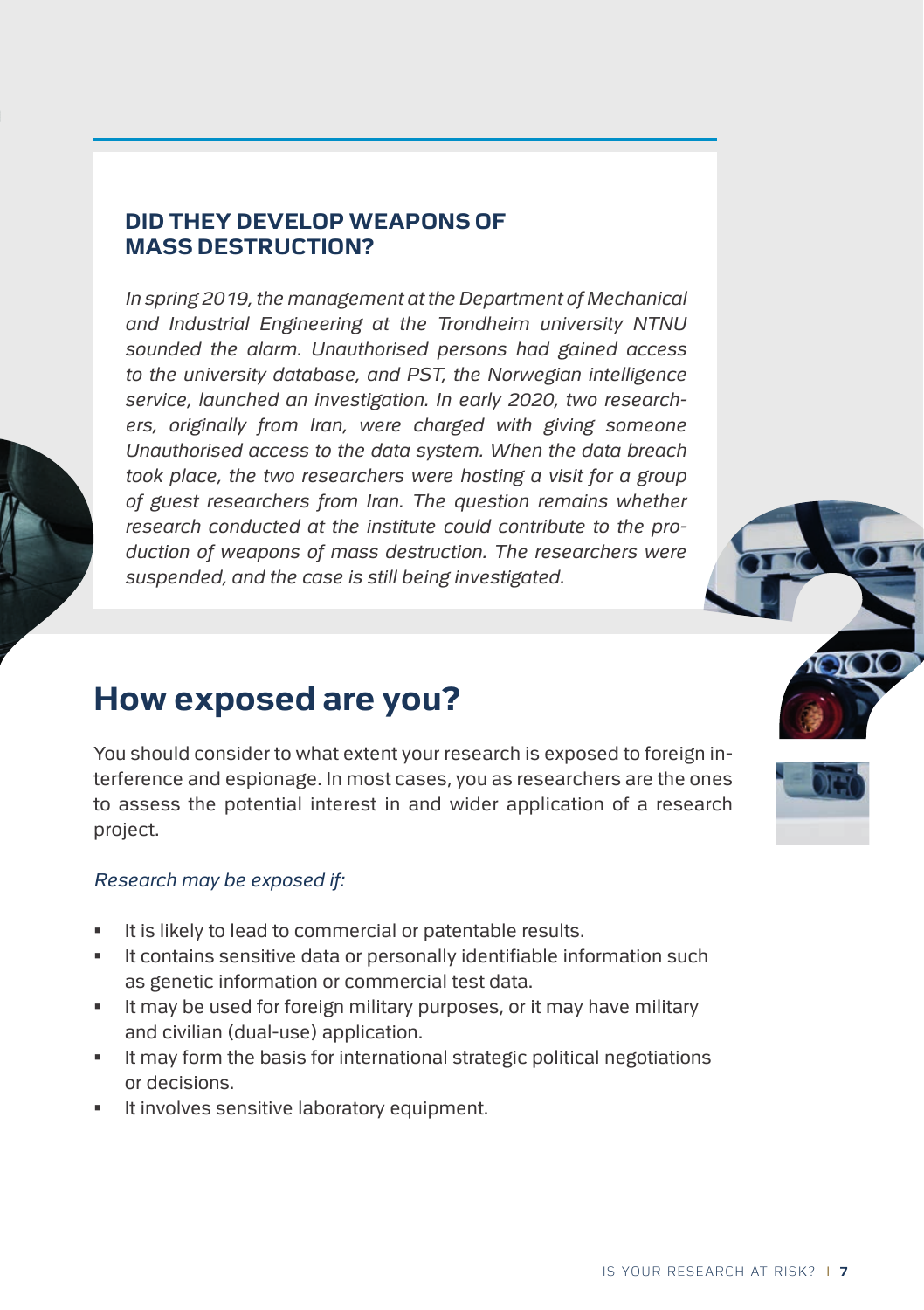# **How they collect your research**

Foreign states have many different methods for collecting information. The methods range from legal to illegal ones, and many are in the difficult grey zone. The methods are generally used in complex combinations.

Traditional academic activity is one of many ways in which a foreign intelligence service may get access to you. One method is to show interest in your research at international conferences or on social media such as LinkedIn. Interest in what you *know*  rather than what you *can* may be a danger signal.

International cooperation provides state actors with the opportunity of collecting research without using traditional espionage or cyber attacks. The cooperation may give access to individuals, IT networks and participation in research which may be sensitive.

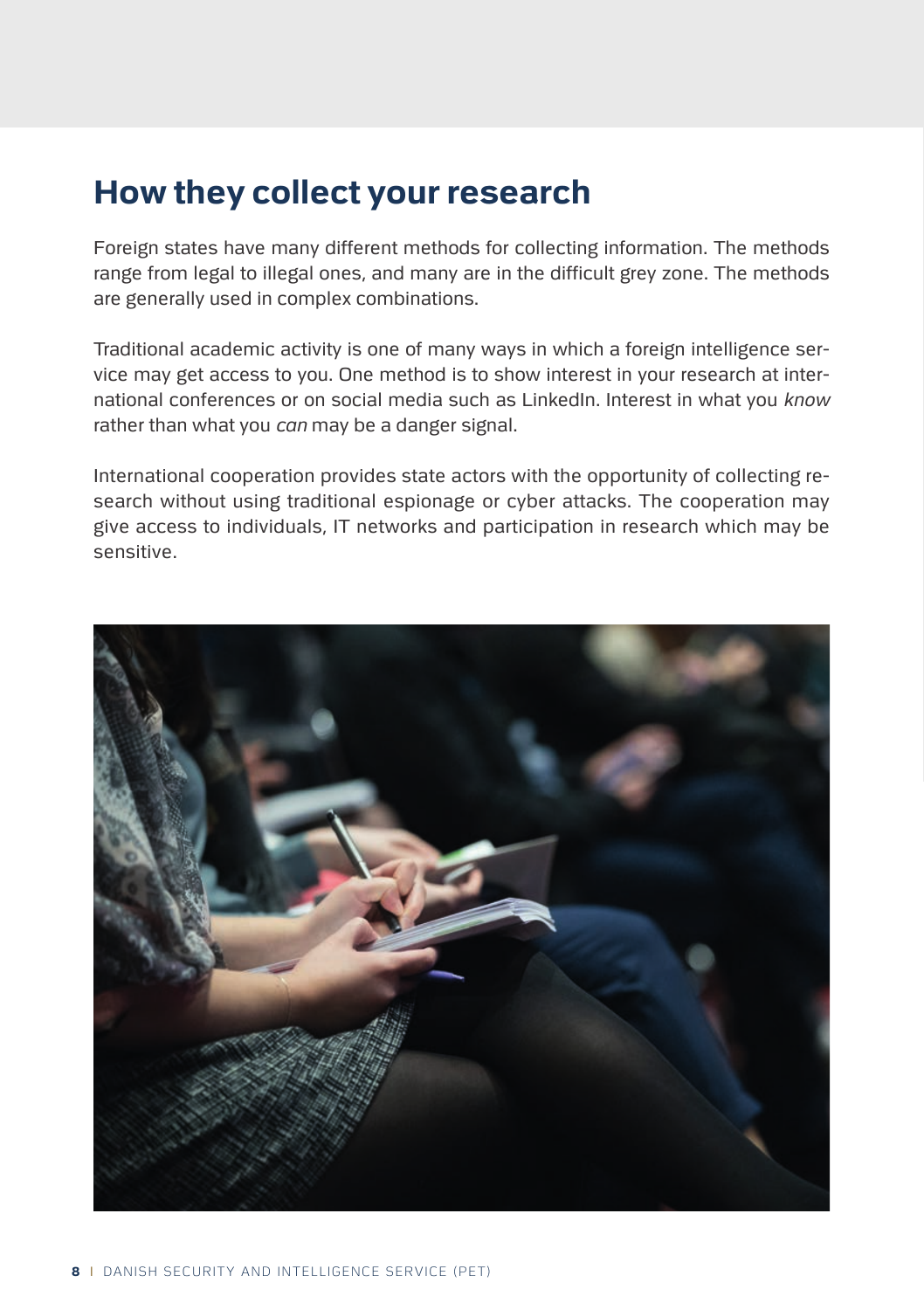### **FOREIGN INTERFERENCE AND ESPIONAGE METHODS**

The methods may be legal, especially in connection with interference; however, you should be aware that they may be potentially problematic.

#### *Methods targeting individuals*

- § Recruitment of students and lecturers for foreign posts in order to collect know-how.
- Recruitment of students and lecturers, for instance for espionage purposes.
- **Elicitation, which means luring individuals into providing informa**tion through psychological manipulation. Often the target person is ignorant of the elicitation performed.
- Blackmail, threats and coercion.

### *Financial methods*

- **•** Scholarships and grants subject to problematic requirements to or restrictions on the recipients.
- Retention of funds or threats to this effect.
- **■** Bribery.

### *Digital methods*

- § Open-media search for information that may pave the way for elicitation.
- **•** Influence campaigns to change viewpoints, for instance in respect of a foreign country.
- **•** Cyber attacks.

### *Physical methods*

- § Surveillance.
- **•** Theft and burglary.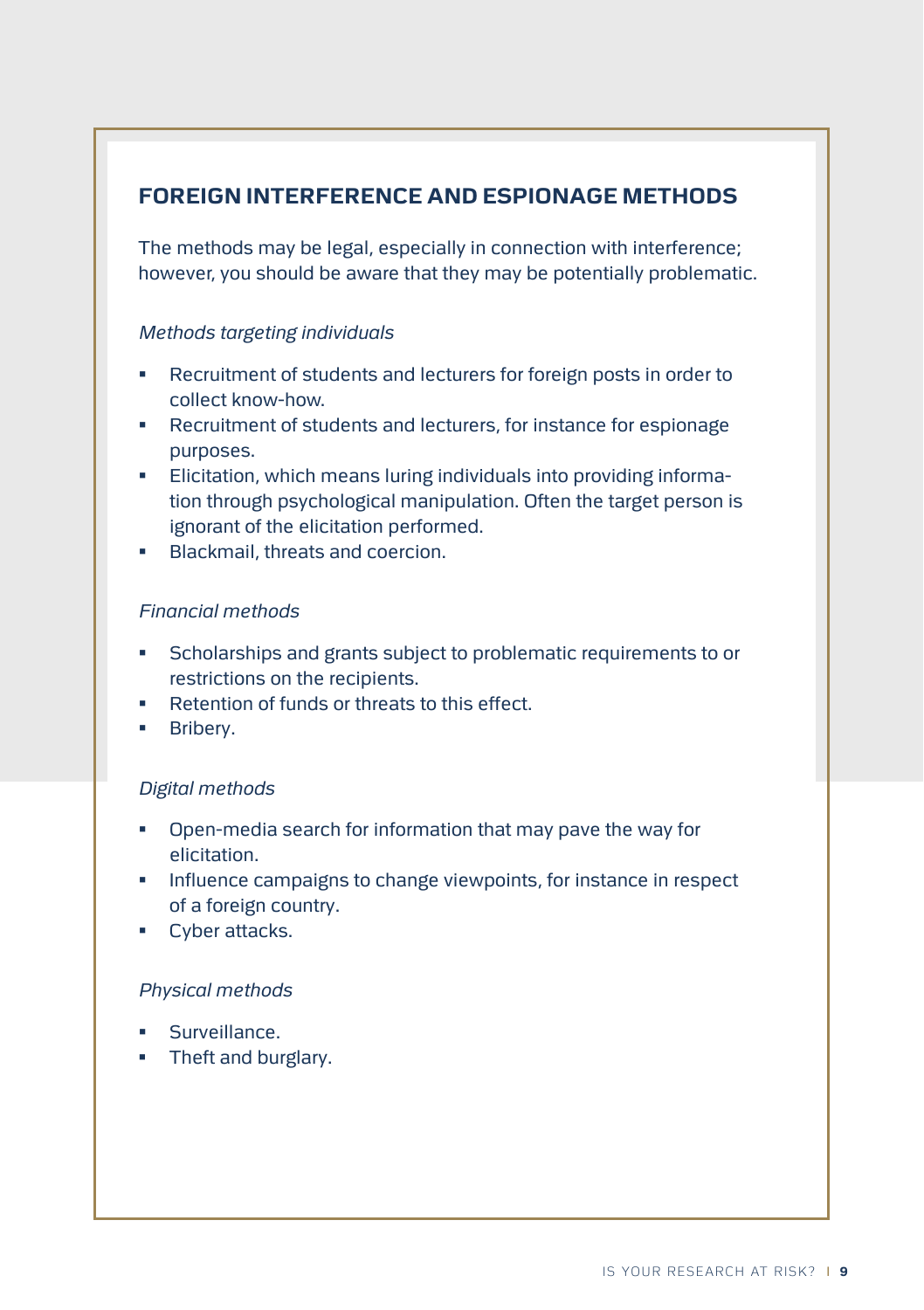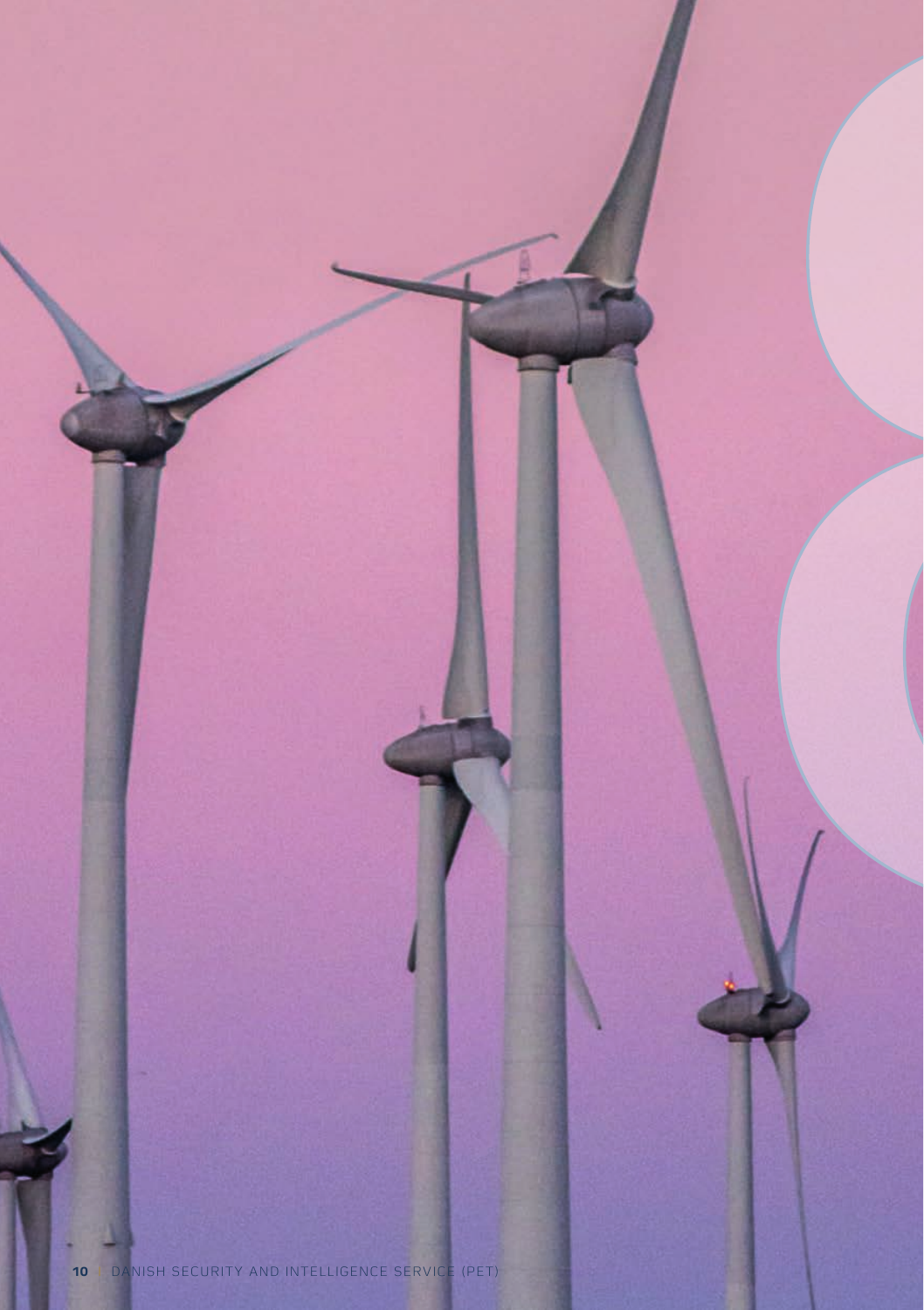# Eight tips to improve

# your security >>

You may secure your research in a number of ways. The eight tips recommend that you direct your attention to the threat picture, research values and partnerships and that you maintain or introduce initiatives that may improve security. It is important that you report any suspicion that something is problematic or that you have been compromised. This behaviour enhances PET's ability to provide specific, qualified and updated advice.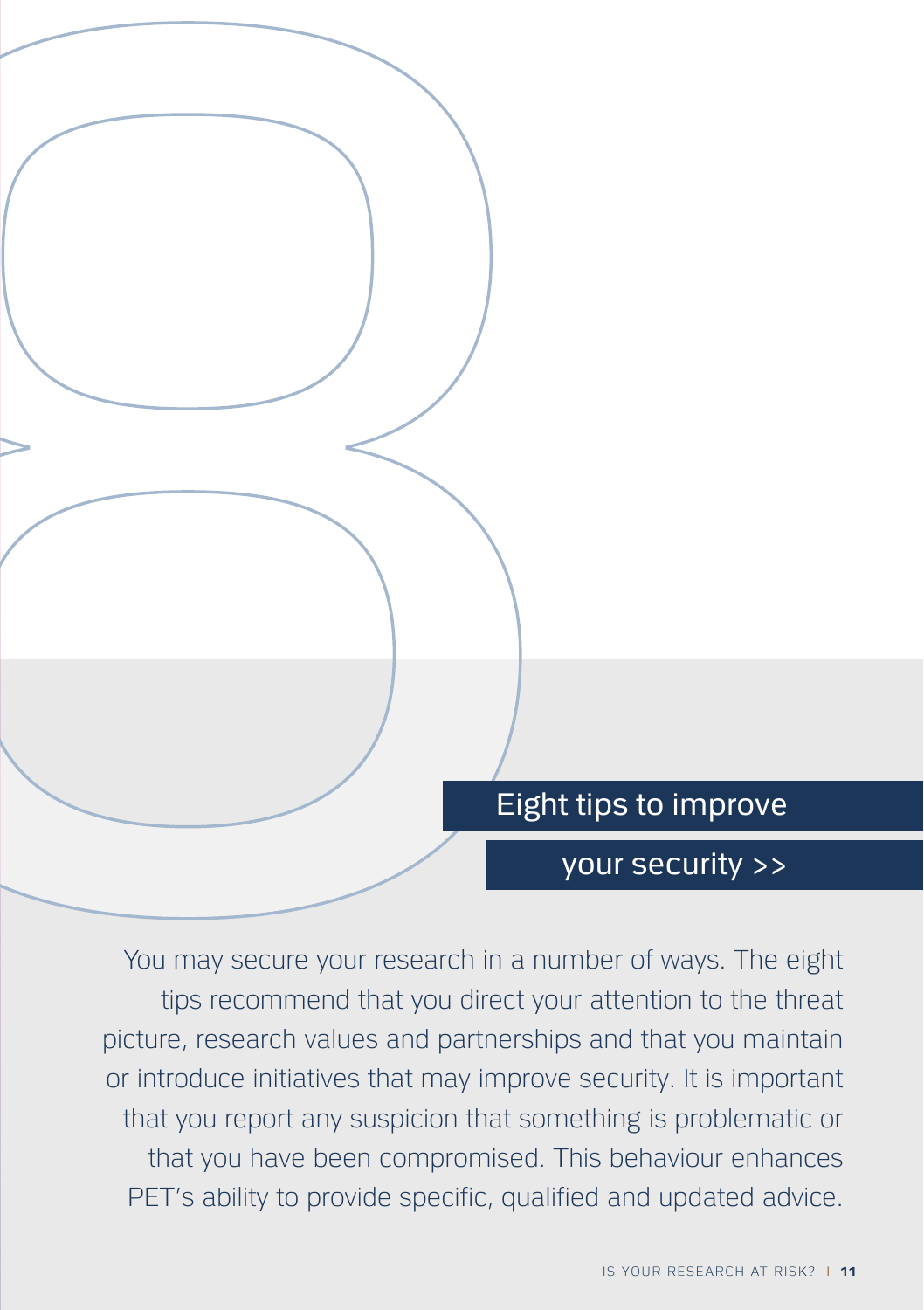### **1. Be aware of the threat**

A precondition for protecting your research is that you are aware of the threat and the methods used for espionage and foreign interference. In this way, you may consider the threat picture in the light of the values, for instance data and technologies, that need protection – see the next tip. On this background, it will be possible for you to ensure that your security procedures and initiatives are at the desired level.

Furthermore, it is important to make the threat from interference and espionage known, thus creating consensus on joint efforts.

### **2. Assess the value of your research**

Researchers are best equipped to make an assessment of the value and the possible applications of a research project. Therefore, a responsible researcher should consider whether the research results are commercially interesting, are related to security and defence technologies and have dual-use application etc. – see "Exposed research areas" and "How exposed are you?", pages 6-7.

In short, you should consider which information and data you cannot "afford" to lose. You should decide who should have access to what. Grant access to relevant databases and systems only in connection with data sharing with international partners.

## **3. Set the framework for foreign visitors**

A number of problematic situations may arise in connection with foreign visitors. Prior to the visit, you should decide which information you will share with your guests, and in particular which information you will not share. Be aware of any last-minute changes to the list of participants. Check the premises prior to the visit to ensure that there is no sensitive information lying around in the visitors' area.

During the visit, you should observe whether your guests behave in an unusual manner. Do they photograph or film profusely? Are there any participants who do not stay with the group, but instead disappear and show up in unexpected places? Do any participants ask questions that are not related to the purpose of the visit? Do not allow foreign software or hardware to be installed – this also applies to presentations. It is better if the visitors connect their own computers to a projector rather than to your computers using a USB stick. In order to avoid critical situations, you should ensure an adequate number of colleagues to accompany and monitor your guests.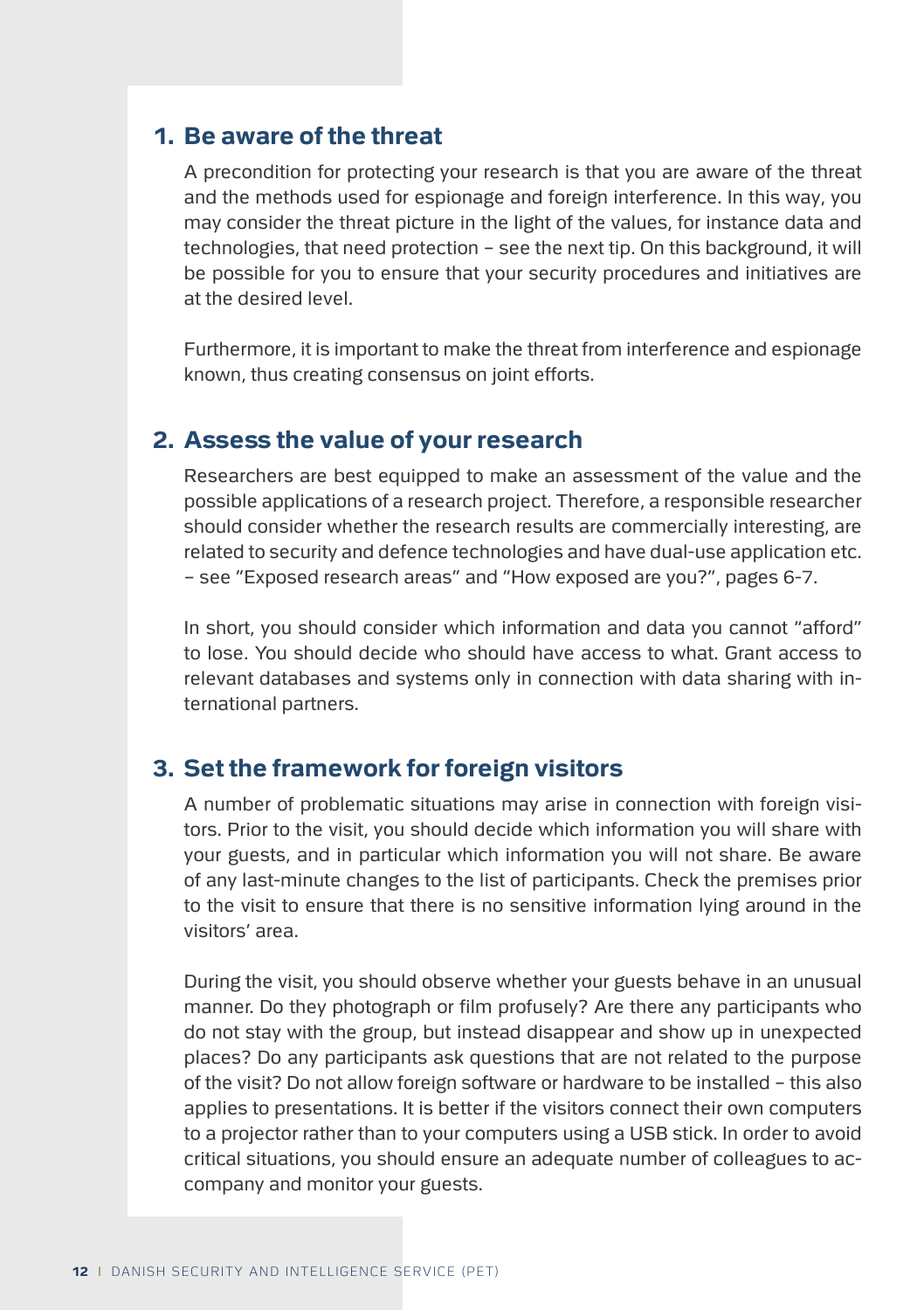You are most welcome to inform PET in advance of a visit of national security interest due to the delegation members and the purpose of the visit.

# **4. Be careful when travelling**

It is important to focus on security in connection with trips, conferences and stays abroad. In general, you are more exposed to theft, cyber threats etc. abroad. Prior to departure, you should therefore assess how much sensitive information you need to bring with you – and you should of course have a backup. It may also be a good idea to draw up a list of the documents and data you bring with you. In this way, you will have an overview of the information that may have been accessed without authorization.

You should be aware of individuals whom you "happen to" meet and who are particularly interested in your work or in you as individuals. It may be a method used by a foreign intelligence service to collect information. If you stay at a hotel, you should be aware that staff etc. are likely to be able to access the safe.

Wi-fi abroad may be monitored, and therefore you should not access sensitive material via this source. You should use a VPN service. Keep an eye on your equipment, do not lend it to anybody and use your own equipment only. You should also turn off Bluetooth on all your devices. It is very common to receive

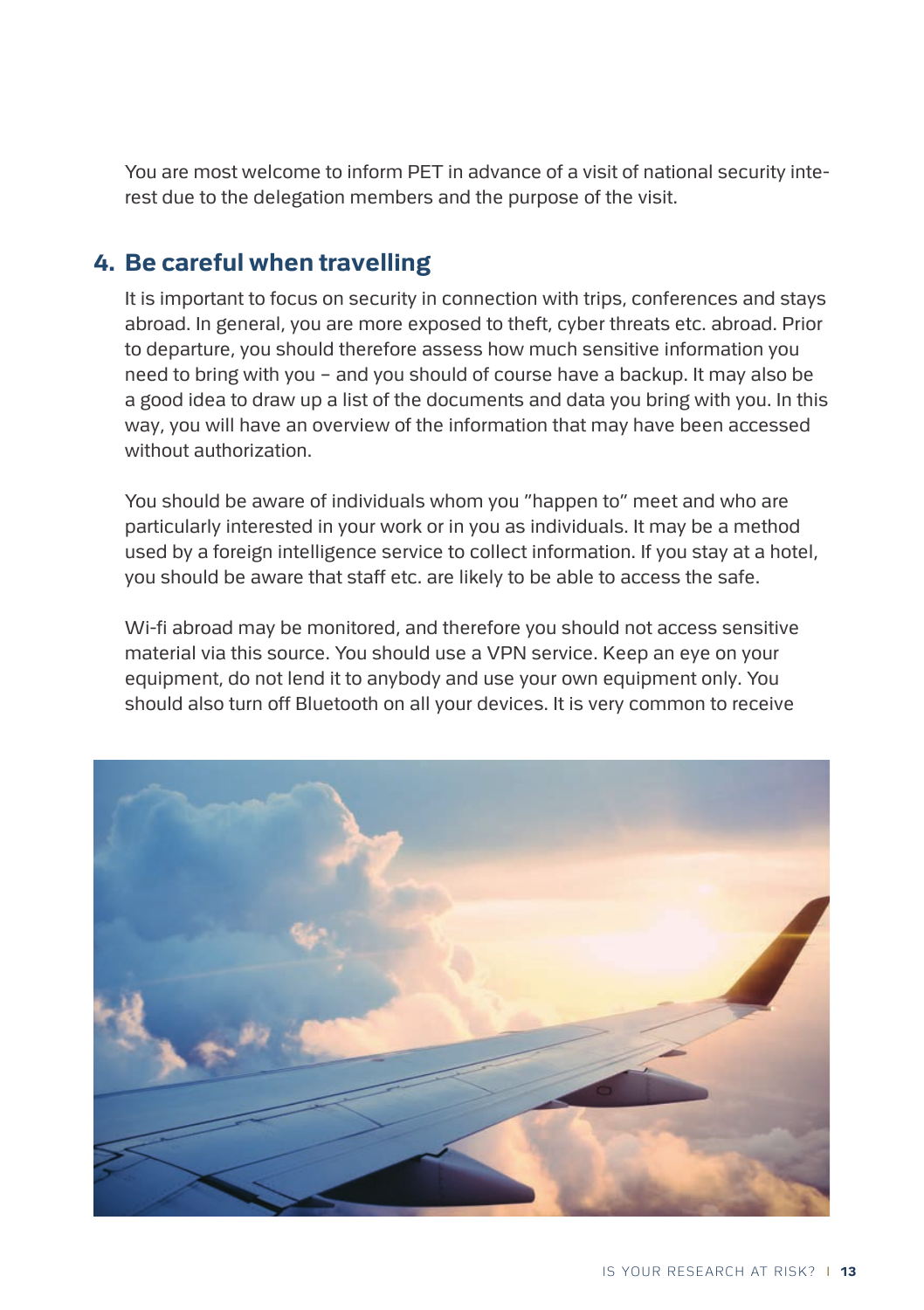USB sticks at conferences. You should be aware that they may contain malware – please see the next tip on IT security.

The best procedure is to bring borrowed equipment on your trips. Alternatively, it may be a good idea to erase as much as possible, for instance historical call data, messages etc., from your own equipment. When home again, you may consider changing your passwords for the services used when travelling.

### **A FINE OFFER VIA LINKEDIN**

*A Danish researcher, who was a security policy expert, was contacted via LinkedIn by a Chinese woman who apparently worked for a recruitment company. In connection with the researcher's visit to China in 2012, they agreed to meet at a hotel in Beijing. But the woman never showed up. Instead, a young man led the Danish researcher into a conference room with three middle-aged men. They told the researcher that they worked for a government-controlled research institute, and that they had an offer to make: They would finance the researcher's research – in return, they wanted him to work for them. However, they never started cooperating as the researcher reported the incident to the authorities following his return.*





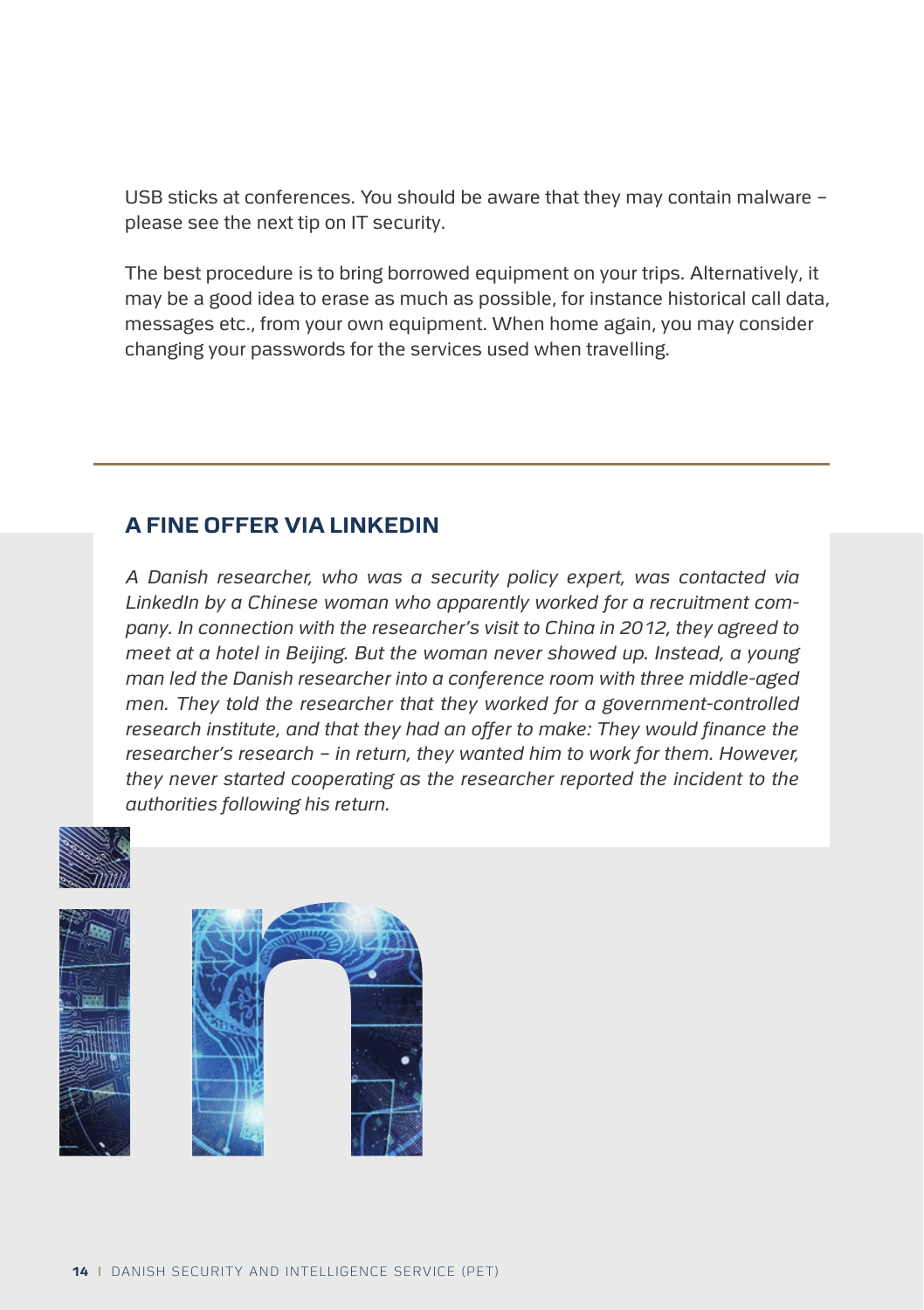

# **5. Focus on your IT security**

There is both a technical and human side to IT security. The technical side includes various procedures and initiatives to improve the security level, for instance the installation of an effective security package with an antivirus program, a spam filter and access via a VPN connection. All IT equipment should be securityupdated regularly.

### *To this should be added the human side, your behaviour. Your protection will be better if:*

- § You divide your life into a working life and a private life, which means that you do not use your private email address or mobile telephone when at work. You should lock the screen of all equipment when you leave it in order to avoid unauthorized use during a brief moment of inattentiveness.
- You check your privacy settings on social media and consider which personal information you want to display. Social media information may be used against you or your colleagues via spear phishing.
- § You never click on attachments or links if you do not know whether the source is reliable.
- You do not apply used USB sticks unless you trust the individual or company providing them. USB sticks may contain malware enabling someone to access your computers.

For further IT security tips, please visit the website cfcs.dk.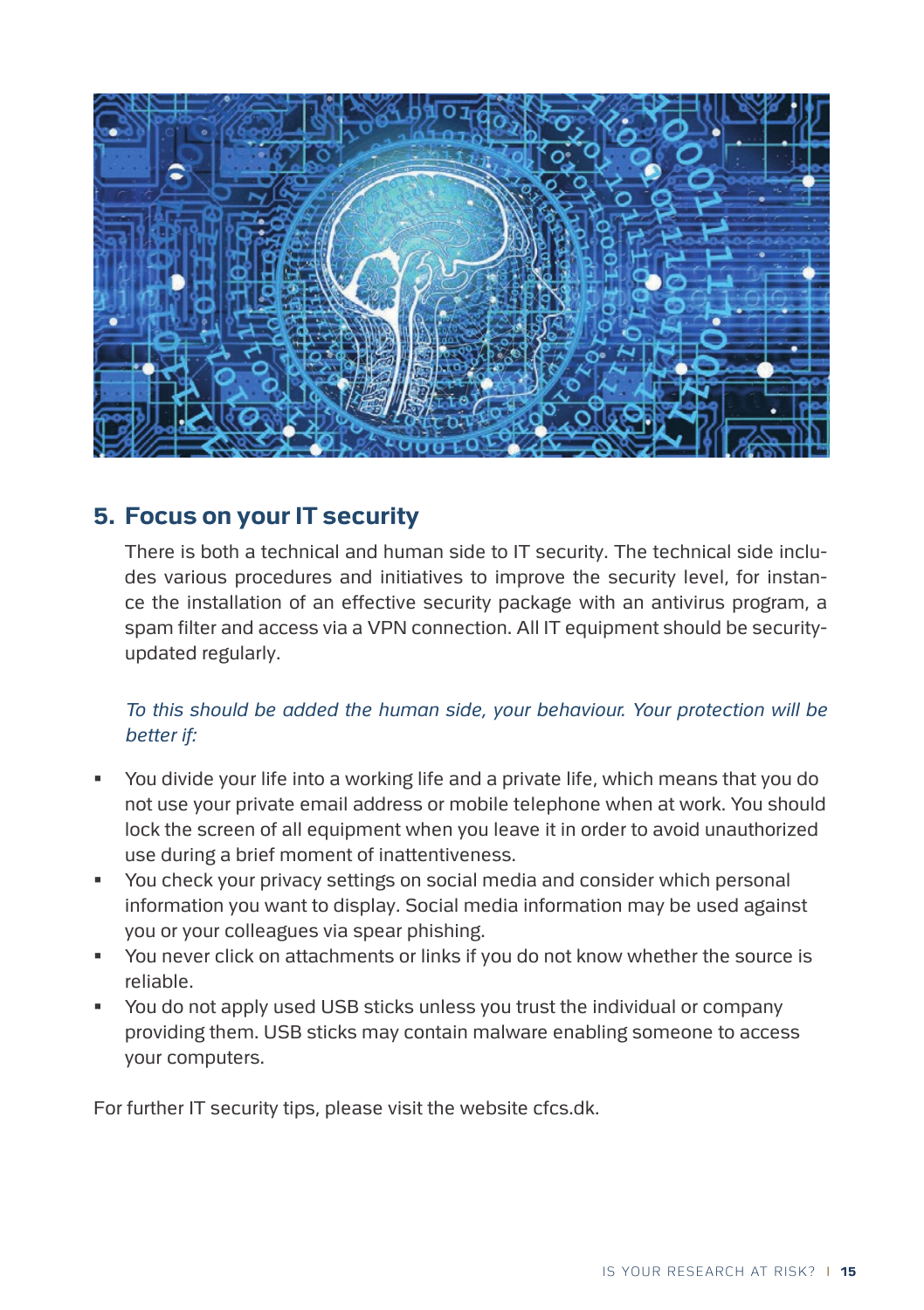# **6. Focus on physical security**

Work on your physical security in order to reduce the risk that knowledge, technology and products are stolen. Many initiatives may be made centrally, for example the choice of access control, alarms and surveillance.

### *But every one of you may also make a difference:*

- § If you use access codes, protect them to prevent unauthorized individuals from reading them.
- § Be aware of the details in your physical surroundings. Are there any indications of attempted forced entry?
- § Obscure outsiders' view into the premises. Set up your workstations so that screens, whiteboards etc. face away from windows, for example. Alternatively, use curtains/blinds as required.
- § Use rooms as intended. For example, do not take a discussion from the conference room to the kitchen.
- Be aware of visible vulnerabilities such as open windows on the ground floor.
- Be aware of compromised physical security measures such as security doors that have been wedged open.
- **Implement and observe procedures for secure storage. If you have a cabinet with a** code, make sure it is not possible to read the code.
- Implement and observe closing procedures. For example, make sure that all windows, doors and safes are closed when leaving a room.
- § Implement and observe procedures for the secure disposal of documents etc. Use a shredder, for instance.
- § Your ID card should be visible when you are at work. This reduces the risk of tailgating, which means that an individual without an ID card latches on to somebody having an ID card, thus gaining unauthorised access. Do not show your ID card when it is not relevant, for instance when going to and from work.

# **7. Be careful – particularly when you are vulnerable**

Foreign intelligence services working with interference and espionage generally have in-depth knowledge of human psychological needs and inclinations. They may exploit this knowledge to attempt to make you open files, send login information or share more personal information than is comfortable.

It is a natural inclination to trust others, and we all want confirmation and recognition, but it may be used against you. In this connection, the risk will be higher if you have professional or personal frustrations. If you are particularly vulnerable, for instance due to indebtedness, infidelity, abuse or criminal acts, such vulnerability may be used to bribe or blackmail you.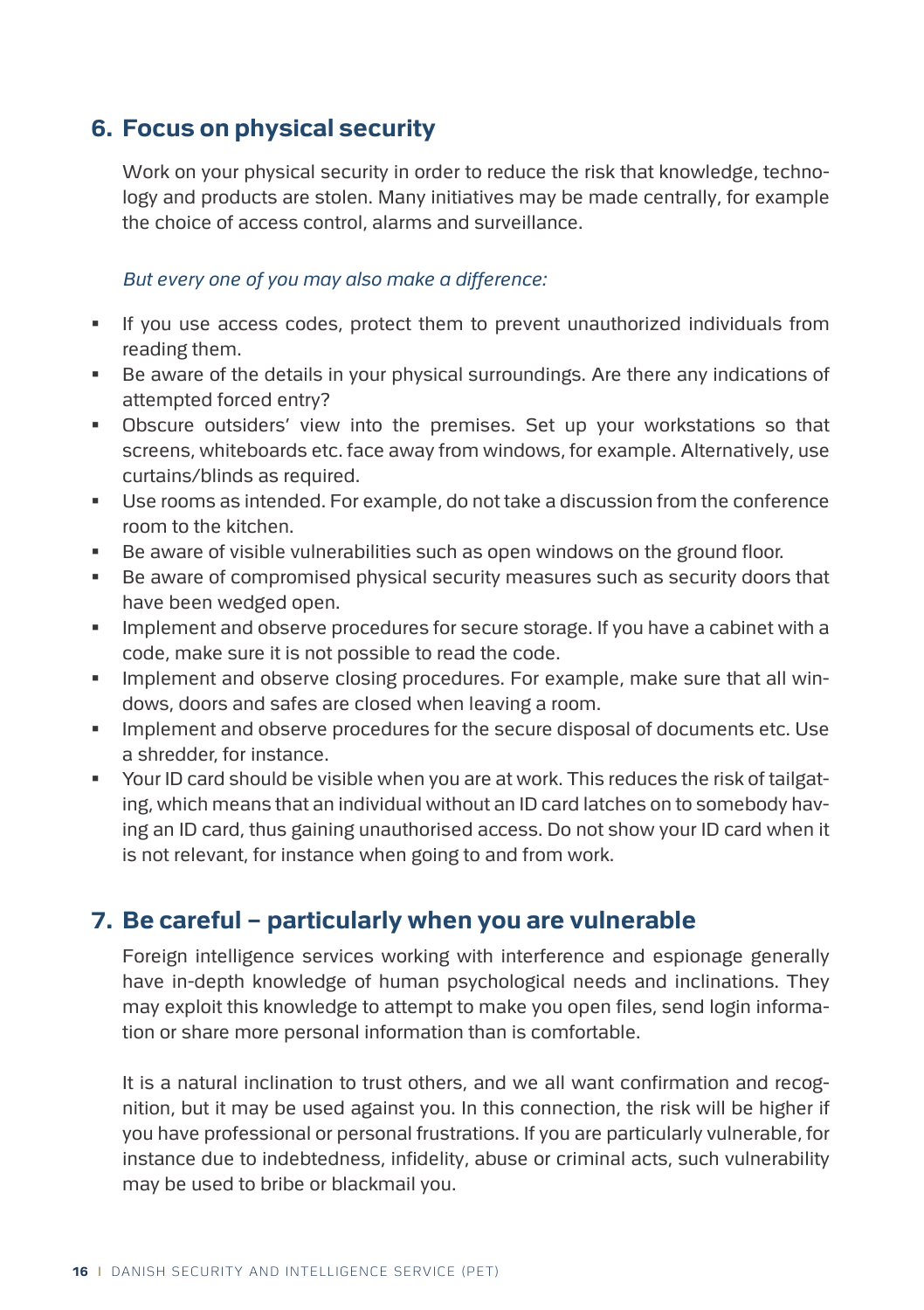# **8. Report what you see**

# *– Are you worried, or have you been compromised?*

You should report any experience of foreign interference and espionage that gives rise to concern. Depending on how your institute is organized, you may report your concern or suspicion to your superior, top management, the head of security, the Danish Ministry of Higher Education and Science or directly to PET.

For instance, the behaviour of a partner or a visitor may be suspicious. Or you may suspect that you are under surveillance. PET is able to provide specific advice on the implementation of preventive and security-related initiatives or procedures. If you want a meeting or you want to describe your concern or observation in writing, please contact PET via email at pet@politi.dk.

In case of a cyber-related incident, please contact both the Centre for Cyber Security (CFCS) and PET. Contacts are listed on page 19.

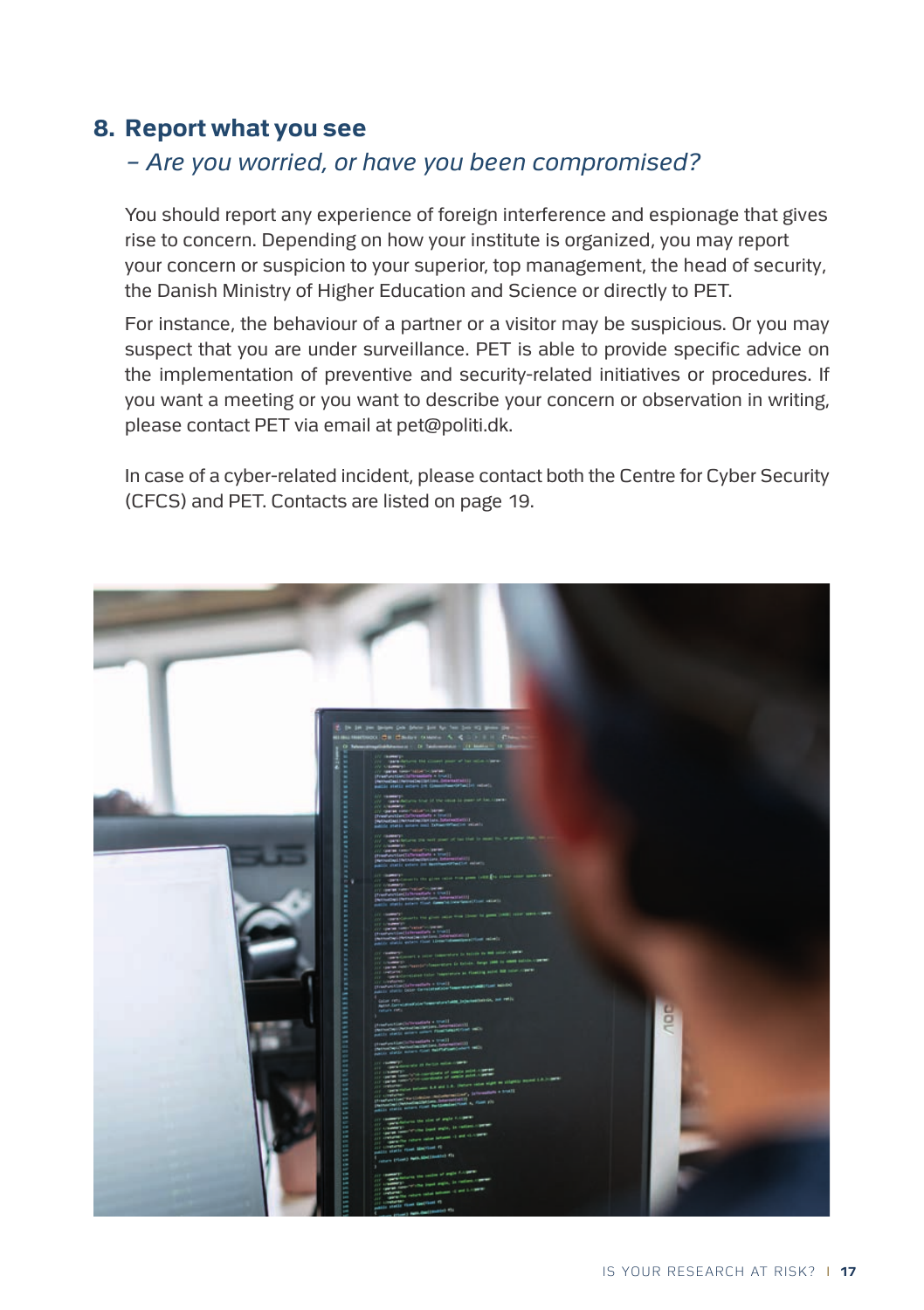# **Eight tips to improve your security**

- **1. Be aware of the threat**
- **2. Assess the value of your research**
- **3. Set the framework for foreign visitors**
- **4. Be careful when travelling**
- **5. Focus on your IT security**
- **6. Focus on physical security**
- **7. Be careful**
	- **particularly when you are vulnerable**
- **8. Report what you see.**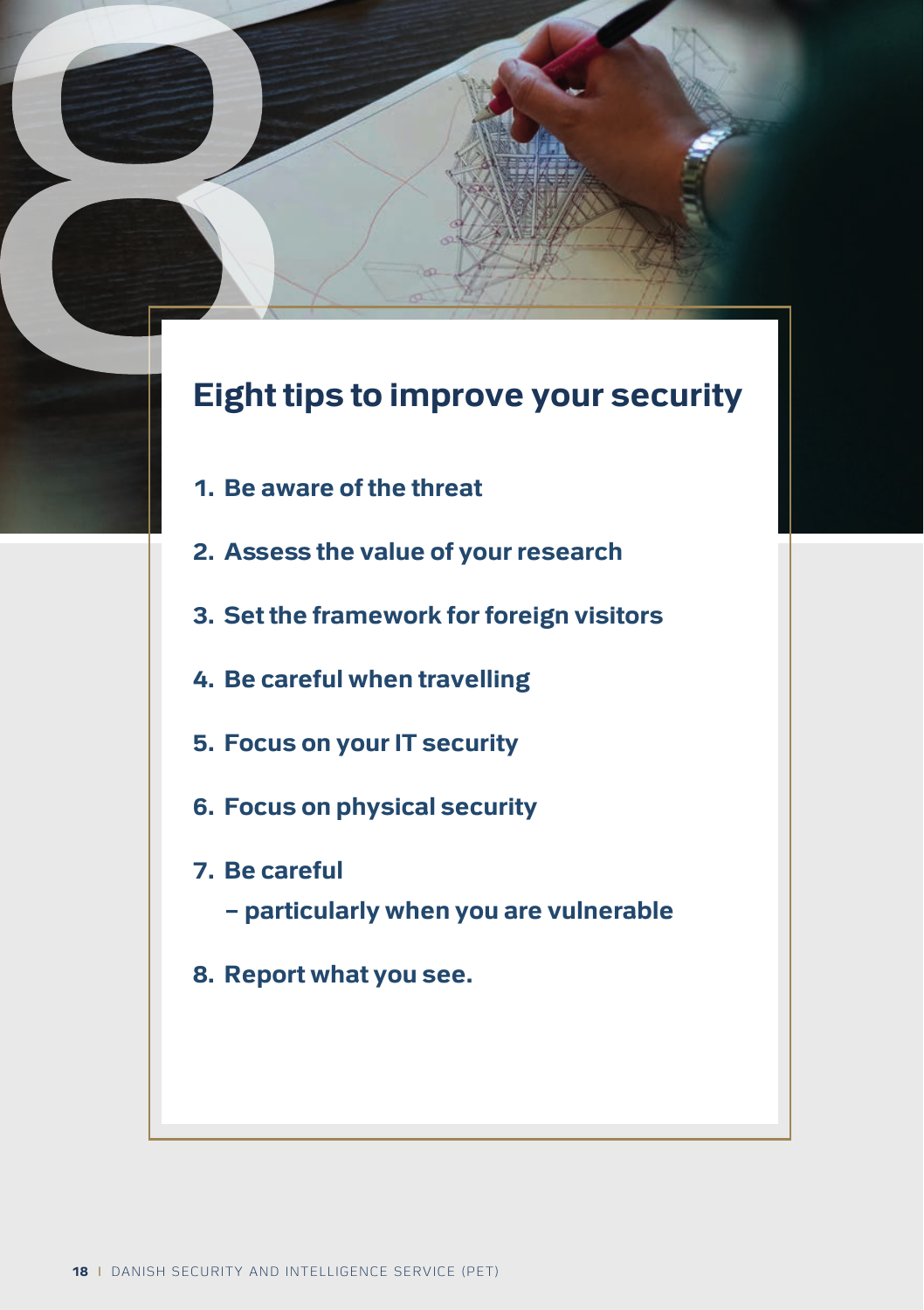# **Contacts**

#### **DANISH SECURITY AND INTELLIGENCE SERVICE (PET)**

Klausdalsbrovej 1 DK-2860 Søborg Tel. +45 45 15 90 07 Email: pet@politi.dk Website: www.pet.dk

#### **CENTRE FOR CYBER SECURITY**

Forsvarets Efterretningstjeneste Postal address: Kastellet 30 Visiting address: Holsteinsgade 63 DK-2100 Copenhagen Ø Tel. +45 33 32 55 80 Email: cfcs@cfcs.dk Website: cfcs.dk

#### **MINISTRY OF HIGHER EDUCATION AND SCIENCE**

Postal address: P.O. Box 2135 Visiting address: Børsgade 4 DK-1215 Copenhagen K Tel. +45 35 44 62 00 Email: ufm@ufm.dk Website: www.ufm.dk



© Danish Security and Intelligence Service (PET) Released: May 2021 Print: AtlasGrafisk Graphic design: Designlinjen.dk